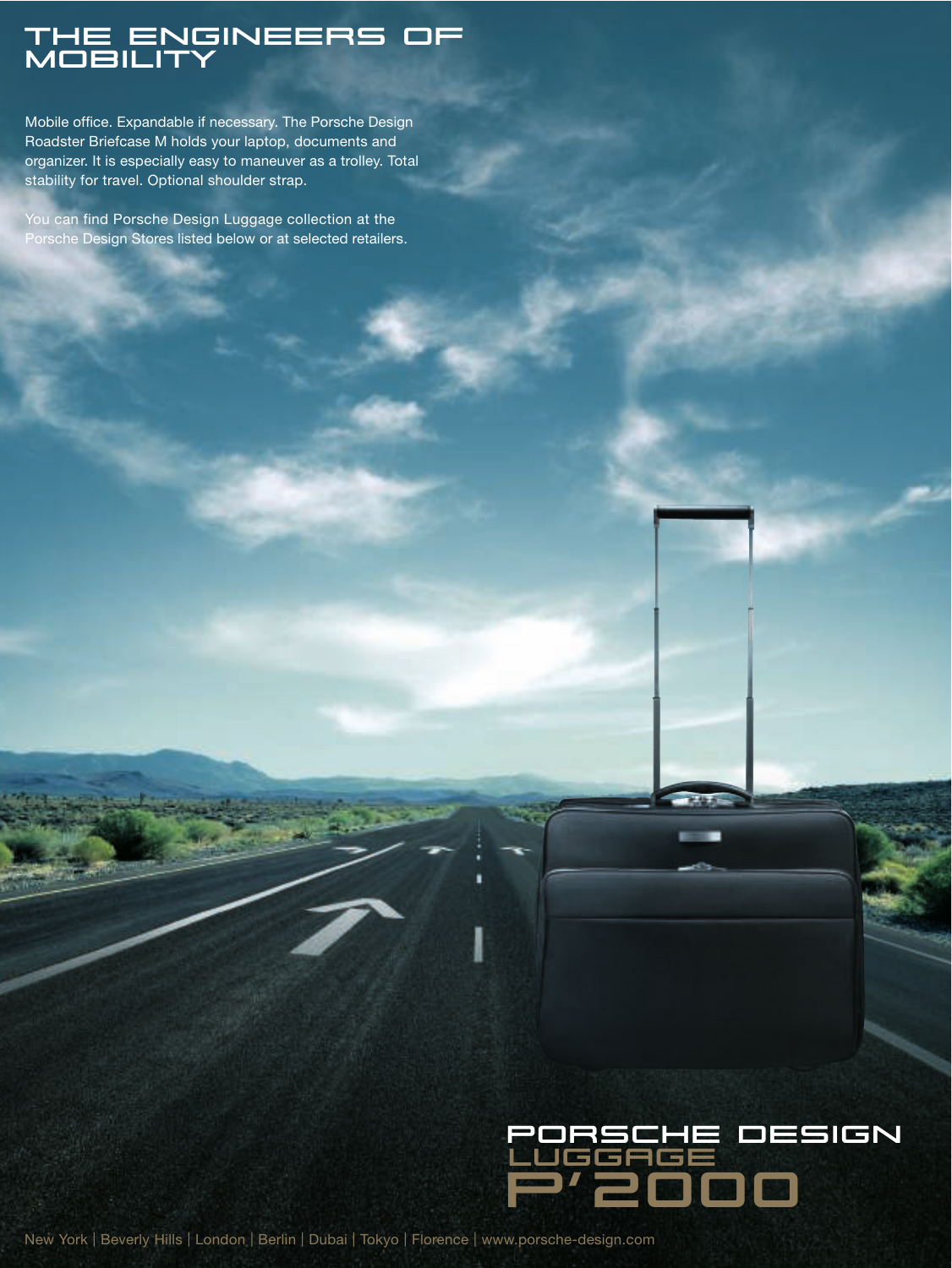

Eberhard Weiblen

The process of continuous improvement, on which our successful business is based, is also applied consistently within our own ranks. Porsche Consulting as a company is constantly developing, always moving forwards. The concept of concentrating on value-creating processes—originally devised for the automotive industry—has developed into an integrated policy. The methods have been adapted and refined so that lean thinking has taken hold in all departments and in all sectors of industry. Processes designed by Porsche are also increasingly in demand among our international customers. Of the turnover of 31.9 million euros which we achieved in the last financial year, 23.5 per cent came from foreign sales.

We have taken account of this trend with the setting up of Porsche Consulting Italia, our first subsidiary. The growing internationalism also has an effect on our communications. From this edition onwards, Caracho will appear in English, too. In our choice of subject matter, we are also looking more beyond the borders of Germany than we used to, and giving you insights into the diversity of our clients' projects: for example, we take a look at the development department of a long-established American tyre manufacturing company, and at the production processes of an Italian manufacturer of exclusive gas cookers. You will also find out what can be learnt at a seminar in Japan, the home of kaizen (continuous improvement). And you can learn how introducing lean processes can bring about tangible improvements, even in the complex manufacture of racing cars or in the production of exclusive jewellery. We hope you enjoy reading and learning from these articles.

Eberhard Weiblen Managing Director, Porsche Consulting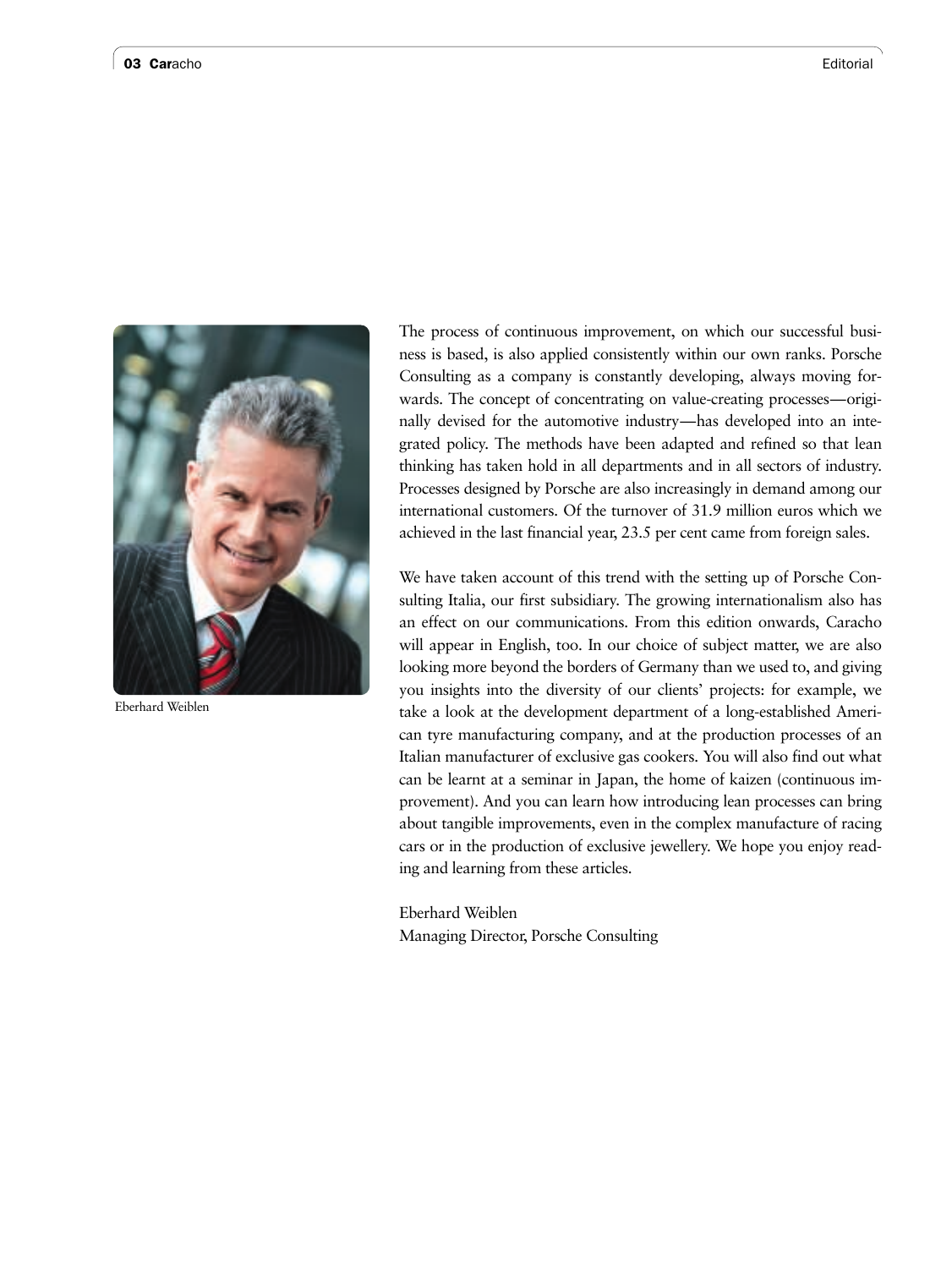



# 03

Editorial

## 10

### **Quite Bowled Over**

Trips to Japan with Porsche Consulting are much in demand. People attending seminars in the homeland of Kaizen gain an insight into a whole new way of working

## 26

### **Forza Italia!**

Porsche Consulting Italia, based in Milan, aims to gain yet more of the Italian market

## 06

News ⁄ Contact details

### 18